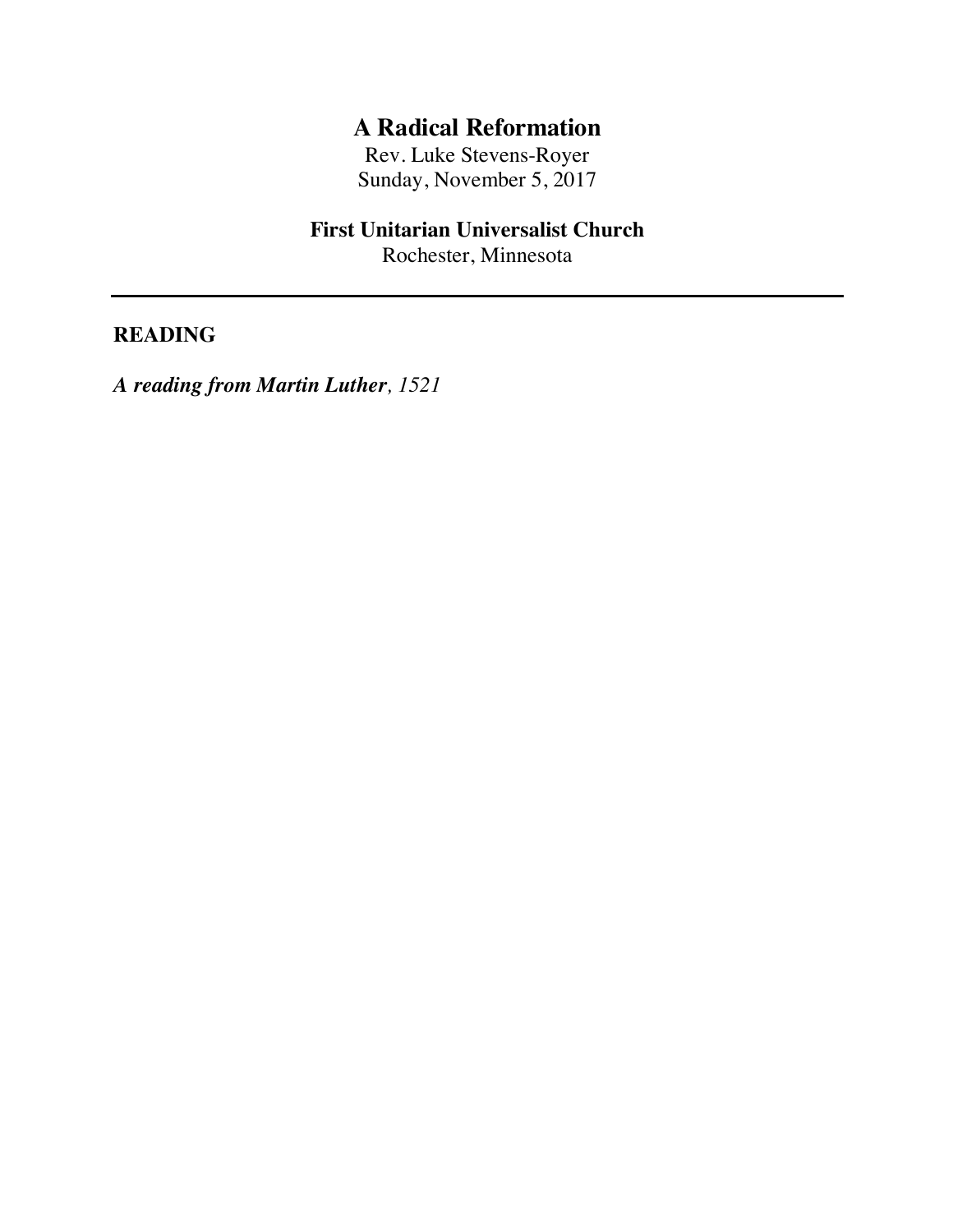#### **SERMON**

It was surely a long family tradition – a recipe passed down from great great great grandma to great great grandma, to great grandma, to just – good old grandma – who was still great to me. Who knows – maybe the recipe travelled across the ocean inside a trunk that got lost over the years and was rediscovered in an attic and found  $again - just waiting$ right there on the page - to be made, to come to life again. Whatever the story was, I wanted to know it  $-$ 

how this Swedish Kringla – this simple pastry in a figure  $8$ not too sweet, of course, lest we be indulgent – but warm and homey and familiar – a dough that coats your soul like a quilt filled with family stories.

So, I asked –

"Grandma, do you could teach me to make Kringla, the kind you always had at your house in Story City before you moved – I would love to learn how and how you learned to make it."

She paused. "Well, sure, I suppose we could try."

I was a bit surprised be her choosing the word, "try."

"I have just never made a good batch – it always fell apart or was overdone or dry, I would always overmix or under-mix or couldn't get the ends to stick together…"

"But Grandma – it was always at the house in Story City."

"That's true – and you know why? Story City has a Swedish bakery."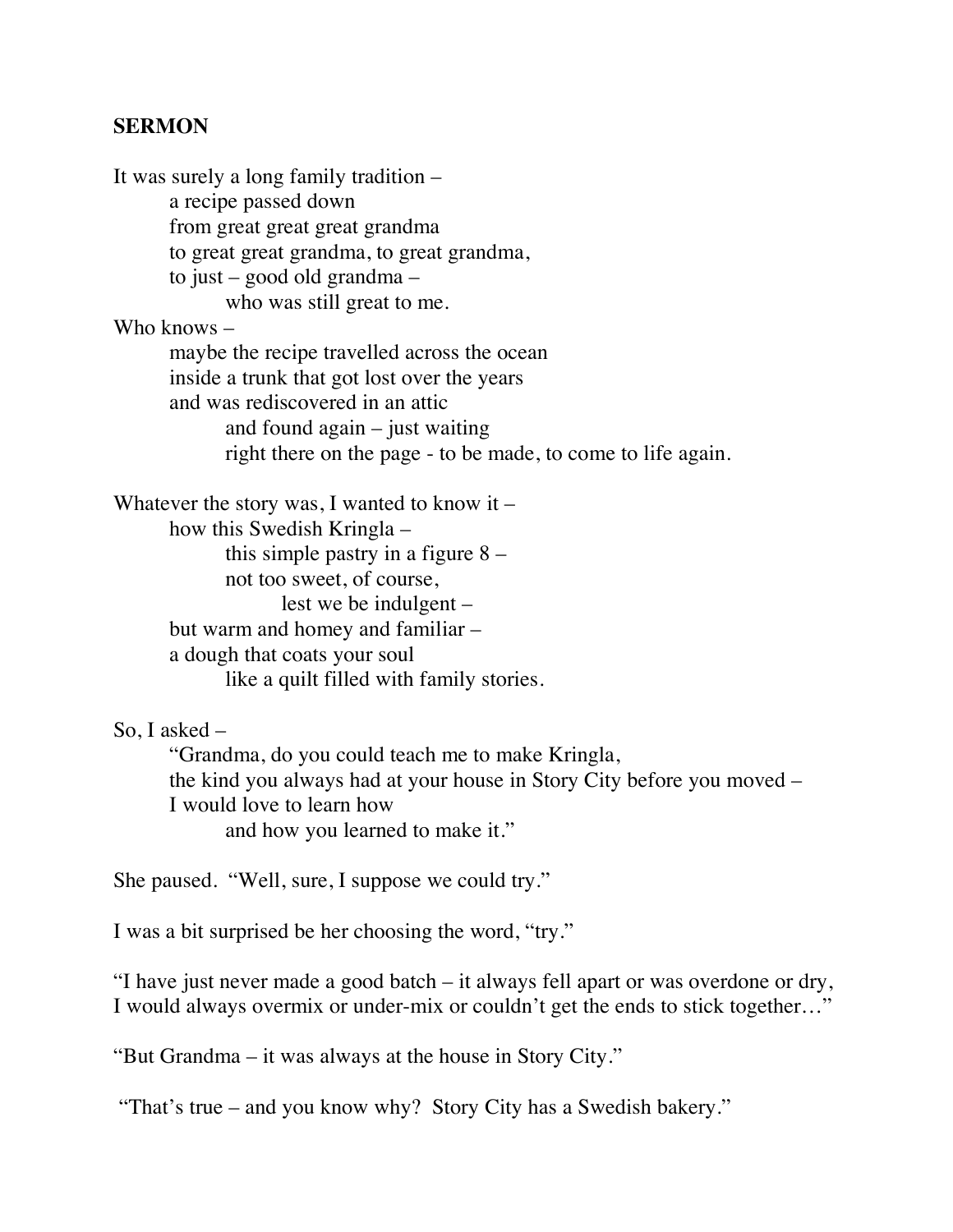So what I learned from grandma – baking is hard.

Even if it sounds easy:

*A stick of butter, a cup and a half of sugar an egg, a teaspoon of vanilla ¾ cup flour and 1 teaspoon baking powder, ¼ teaspoon salt 1 cup buttermilk and 1 teaspoon baking soda stirred in (Add the baking soda to buttermilk when butter/sugar are mixing)*

*Add 3 cups flour, gradually, and mix. Cover. Chill overnight Cut into small squares, roll into lines, shape into figure 8s – bake at 375 for 10-11 minutes until golden brown. At least, that works for our oven (the recipe says)*

And for years it has worked, but you know – you know – there are nuances that bakers have used – its dependent on the oven and the humidity in the room and the time of year and the different ways hands press the dough together because of changes in strength or the stress of the day and the height of the rack and the dampness of the cloth and how much flour, measured in the palm – and how even the lines are rolled.

It takes time and skill and patience to form, and reform the dough, to make it just right, in every new context taking into consideration the little changes all around you…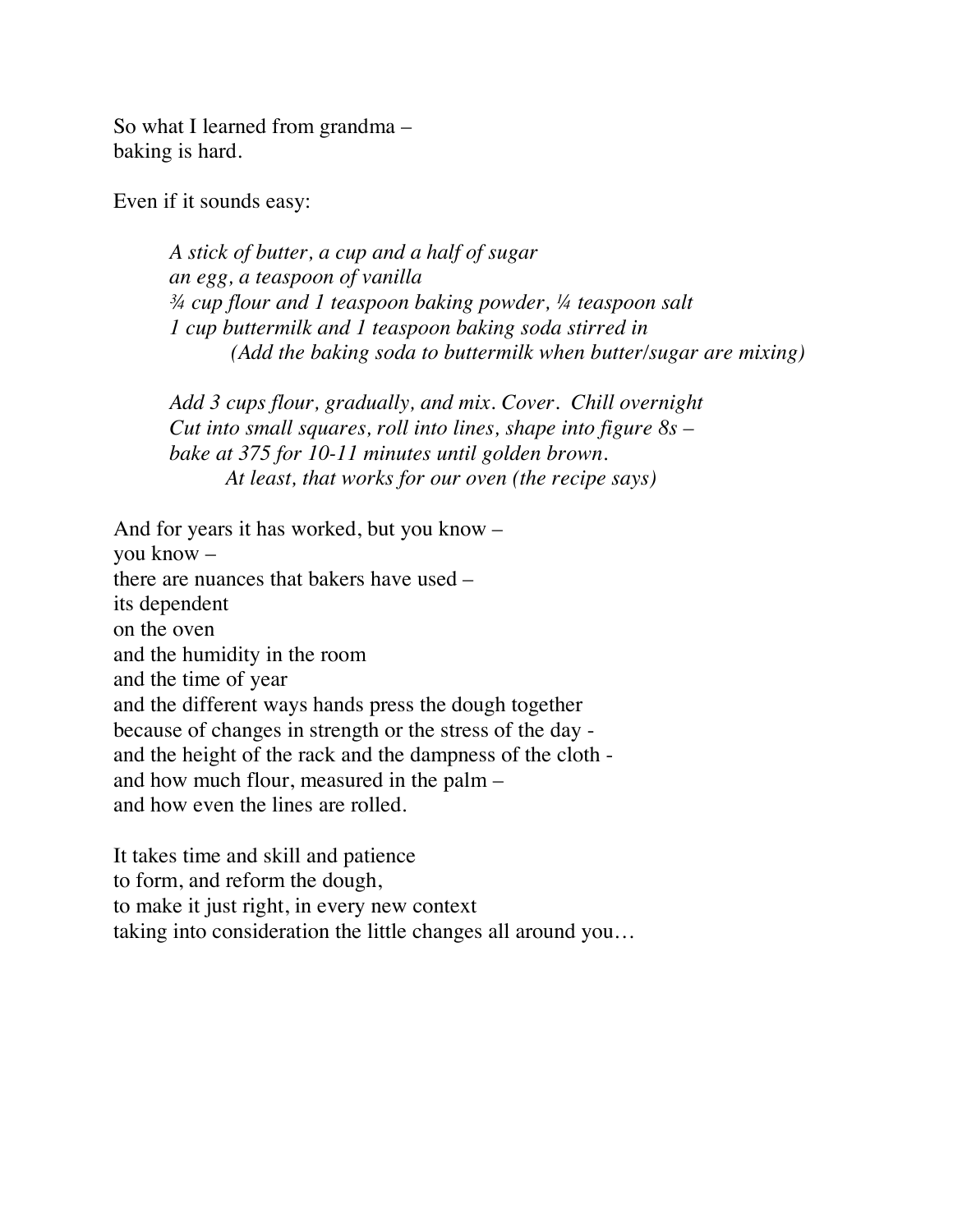Sometimes, stories come down pass through, and I'm not joking – *Story City* – and things morph and times change and context shifts and we make our way in a changed and changing world – with our changed and changing selves – always unfolding, never finished – always *on the way, on the road* toward a life that is always in a process of becoming.

*Poet Stanley Kunitz writes it this way,* 

I have walked through many lives, some of them my own, and I am not who I was, though some principle of being abides, from which I struggle not to stray. When I look behind, as I am compelled to look before I can gather strength to proceed on my journey, I see the milestones dwindling toward the horizon and the slow fires trailing from the abandoned camp-sites, over which scavenger angels wheel on heavy wings. Oh, I have made myself a tribe out of my true affections, and my tribe is scattered! How shall the heart be reconciled to its feast of losses? In a rising wind the manic dust of my friends, those who fell along the way, bitterly stings my face. Yet I turn, I turn, exulting somewhat, with my will intact to go wherever I need to go, and every stone on the road precious to me. In my darkest night, when the moon was covered and I roamed through wreckage, a nimbus-clouded voice directed me:

"Live in the layers, not on the litter."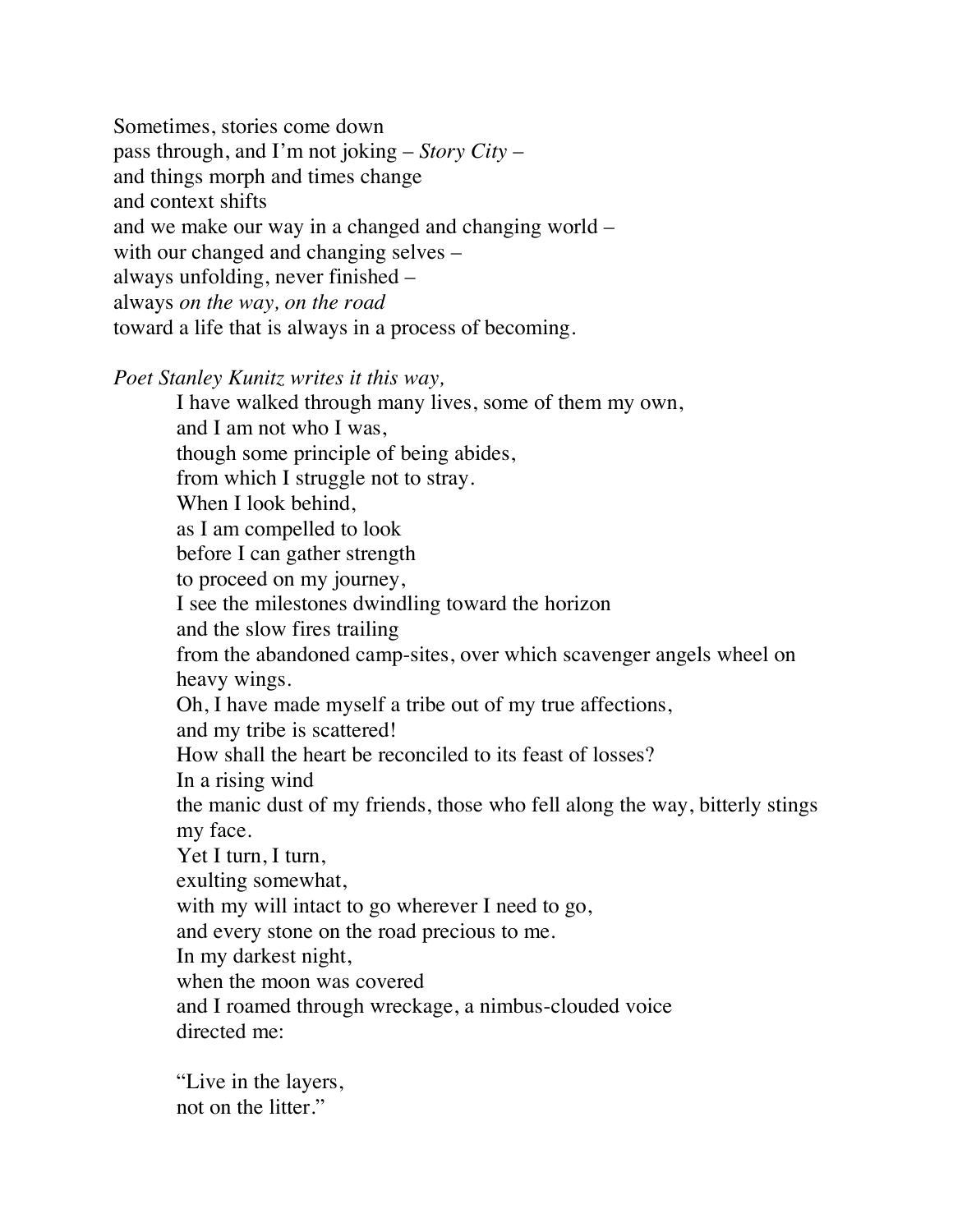Though I lack the art to decipher it, no doubt the next chapter in my book of transformations is already written. I am not done with my changes.

*I am not done*, he writes, *with my changes.* I am not done roaming through the wreckage and deciphering and doubting the next chapter in my book of transformations.

Where one story ends and another begins, another generation, or the same person or place in just another moment in time, pick up where the story where it was left off and add in their own approach, shifting, ever so slightly, over time and practice, how things are done what seems right and normative – and we live in the layers of who we are who we have been and who we are yet to become – forming and re-forming our lives, our stories – those recipes of how to live and breathe and bake from one heart to another.

*Ecclesia semper reformanda est*

wrote theologian Karl Barth reflecting on the work of Augustine – the central influence in to the life and teachings of protestant reformer Martin Luther.

*Ecclesia semper reformanda est – the church must always be reforming.*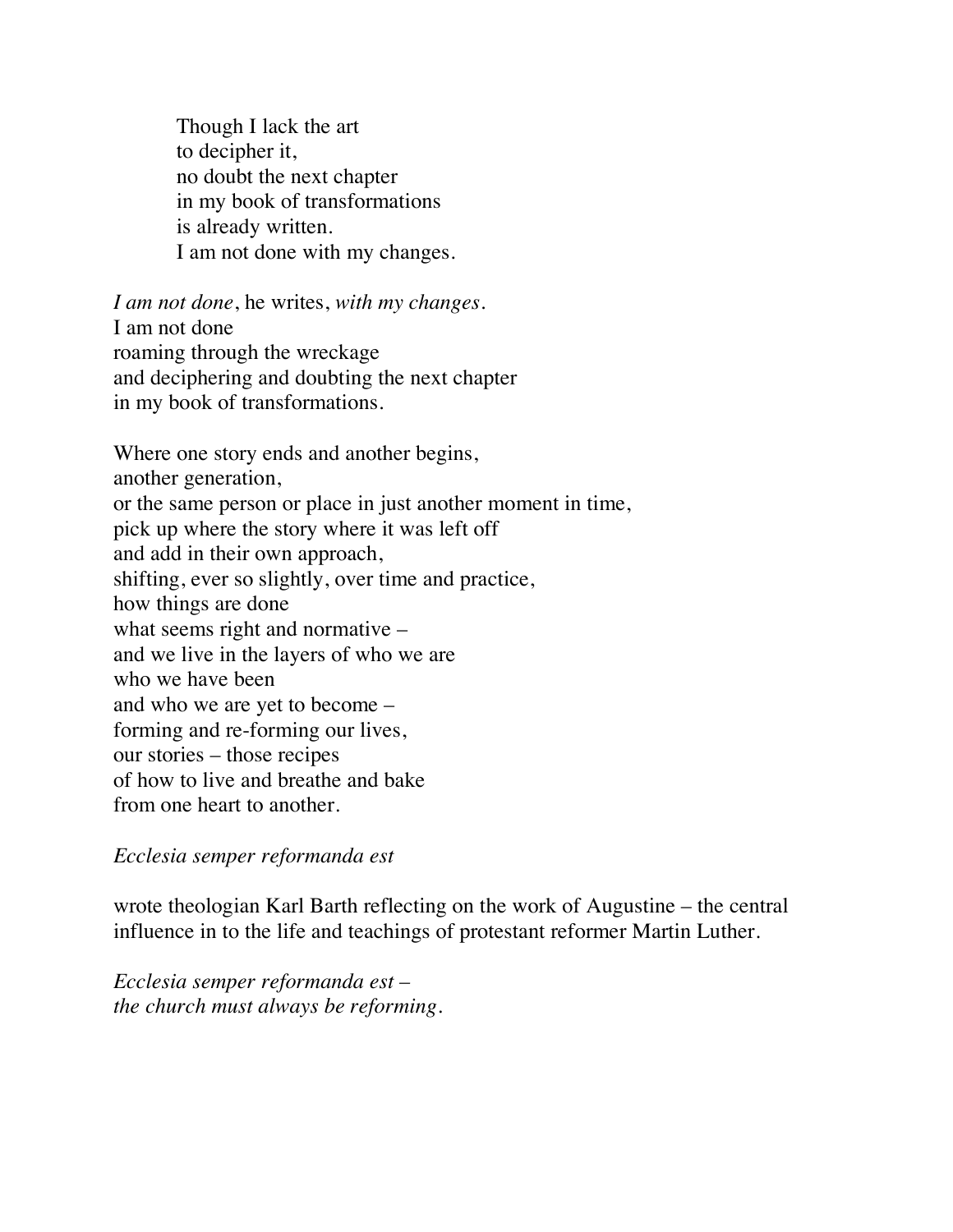500 years ago this past Wednesday, Luther walked up to the Castle Church at Wittenburg, Germany, where he was a professor of the Hebrew Bible, and, the story goes – nailed his 95 theses – his 95 beliefs about how the church must change – right into the door.

But you know what – that's not exactly what happened. Because when future generations spoke of the impact of that moment, the story, like any fish story in Minnesota, expanded beyond reality – there was no hammer, no nail, no dramatic moment – it was not meant to start a revolution, or a re-formation, but a regular practice of the day – academic debate, among scholars, on current practices in the church.

Think more of a bulletin board inviting people to a discussion – but, granted, the hammer and the nail – that's a good story.

The impact of the writings, however, were significant – and we join with every tradition whose roots are traced back to the reformation by noticing and naming the legacy that the movement that was started 500 years ago has on our religious life today..

Unitarianism and Universalism were born out of the reformation – in particular, the radical fringe that grew out of the reformation a time in which stronghold practices of the church were being questioned and challenged, and our traditions trace its roots back to the reformers spirit – both in content and practice.

Much of the beliefs of the reformation would be highly questionable today among religious liberals, and perhaps especially Unitarian Universalists, but there are major teachings within the reformation that we still practice and believe – that have been formed and reformed into what we know as our religious tradition here and now.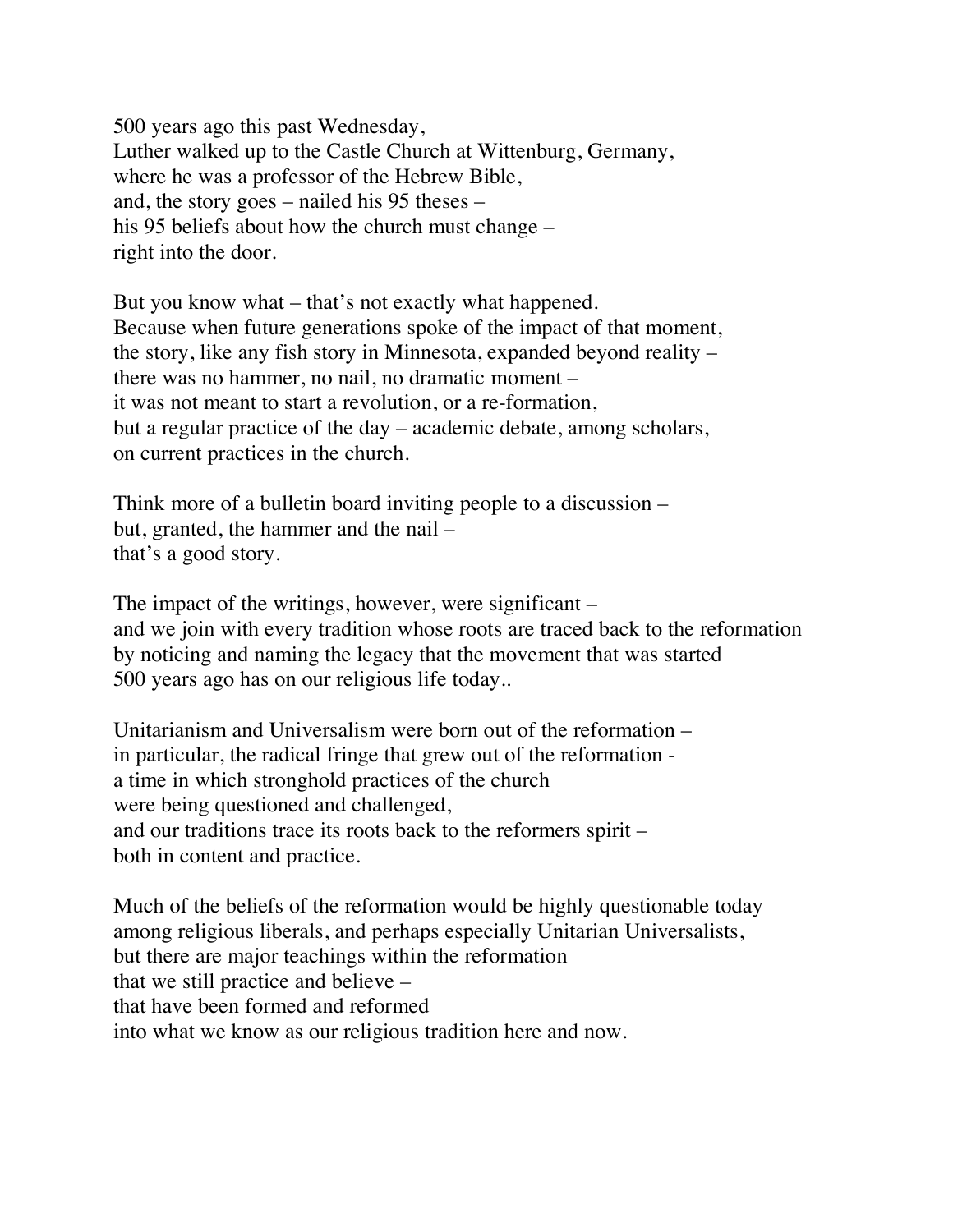#### *Radical Reformation teaching #1 –*

*the condemnation of the treasury of merit and the selling of indulgences.*

 $or - in other words$ 

a critique of the church's practice that encouraged people to pay away their sins and reduce, through a convenient payment plan, their time in eternal fire and damnation.

A marketing phrase from church leader Johann Tetzel in Luther's day was, *As soon as a coin in the coffer rings, another soul from purgatory springs.*

This is the theme for this year's pledge campaign here at First Church (not!).

Luther's rebuttal was *simul Justus et peccator – and sola gratia*  $or$  – in other words – a person is, at the same time they are a sinner, they are also a saint – and it is through grace alone, not through buying or proving your worth, that you are named and known as beloved, as accepted, as you are.

The radical reformation rebuttal to the selling of indulgences was the idea of Grace – the namesake of this congregation for many years as *Grace Church* here in Rochester, celebrating the Universalist message that all people are beloved, even as they are imperfect –

that you can't buy or earn your worth, your dignity – that you are beloved, as you are, imperfect and fallible and human – that your worth and your dignity is inherent, intrinsic – you can't earn it – you're born with it.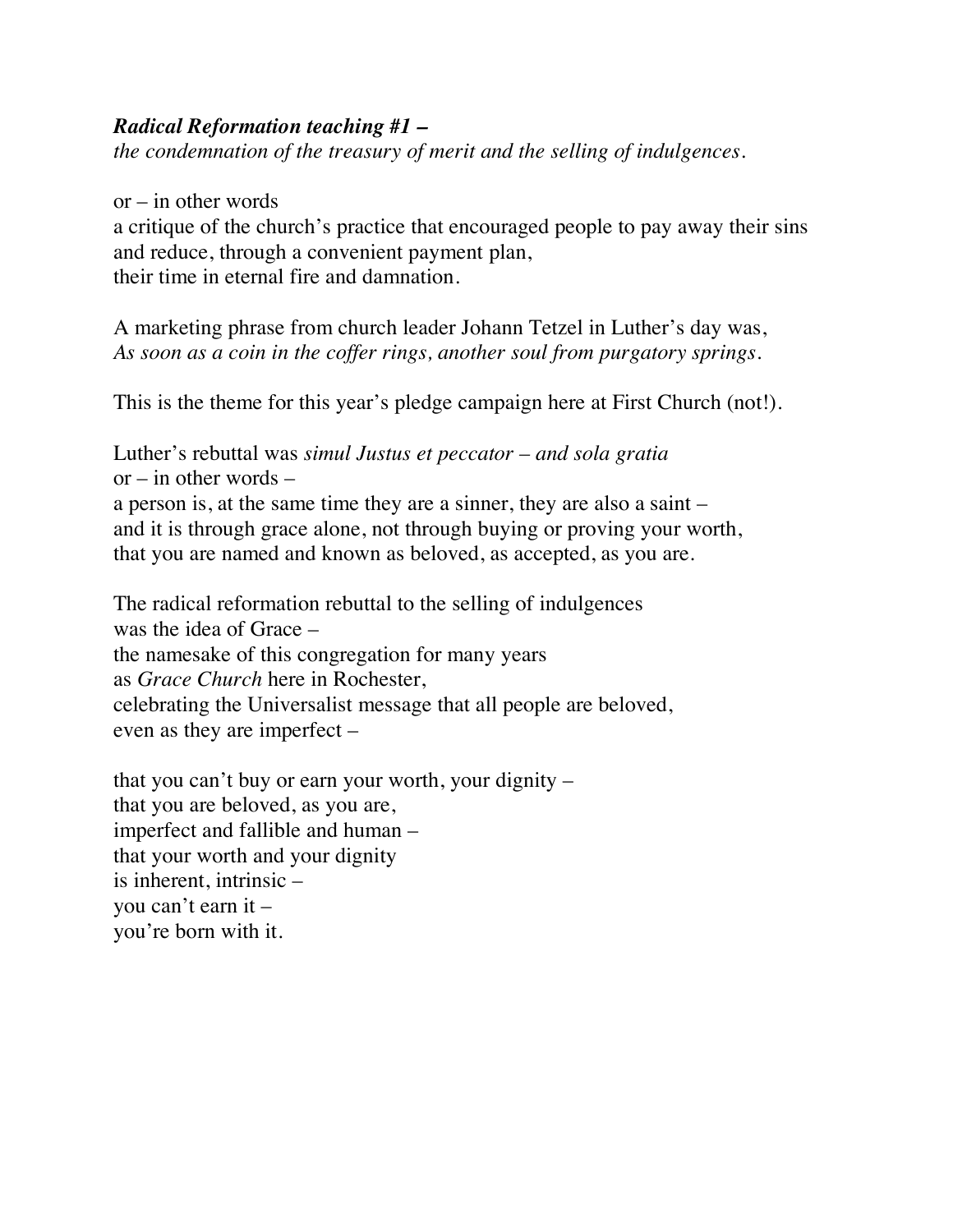Like the reading that Beth shared with us this morning –

*each hair, and trespass it held, fell like pigeon feathers on the floor –*

*swept away at the end of the day; not saved by the pain of the cutting, but by its graceful release* 

*drawing attention away from wrong doing toward the newly made face.*

This change in foundation, that all was not, as Luther wrote – *health but healing – on the way toward wholeness – a process of always becoming*

this belief roots a community, a church, a person, in foundations of grace – of graceful and ease in movement of the soul that is not tangled up in guilt and shame – but honestly and openly naming and knowing shortcomings, and at the same time knowing that our worth and dignity are not dependent on them – that frees up a shame-filled soul to a lightness that allows for more joy, more compassion for others, more gratitude for the beauty of the world that draws one out of focus on the self to the focus on the whole –

if your time is tangled up trying to make up for being human, you see the good in more people, and you reach out, beyond the self, in service and in love.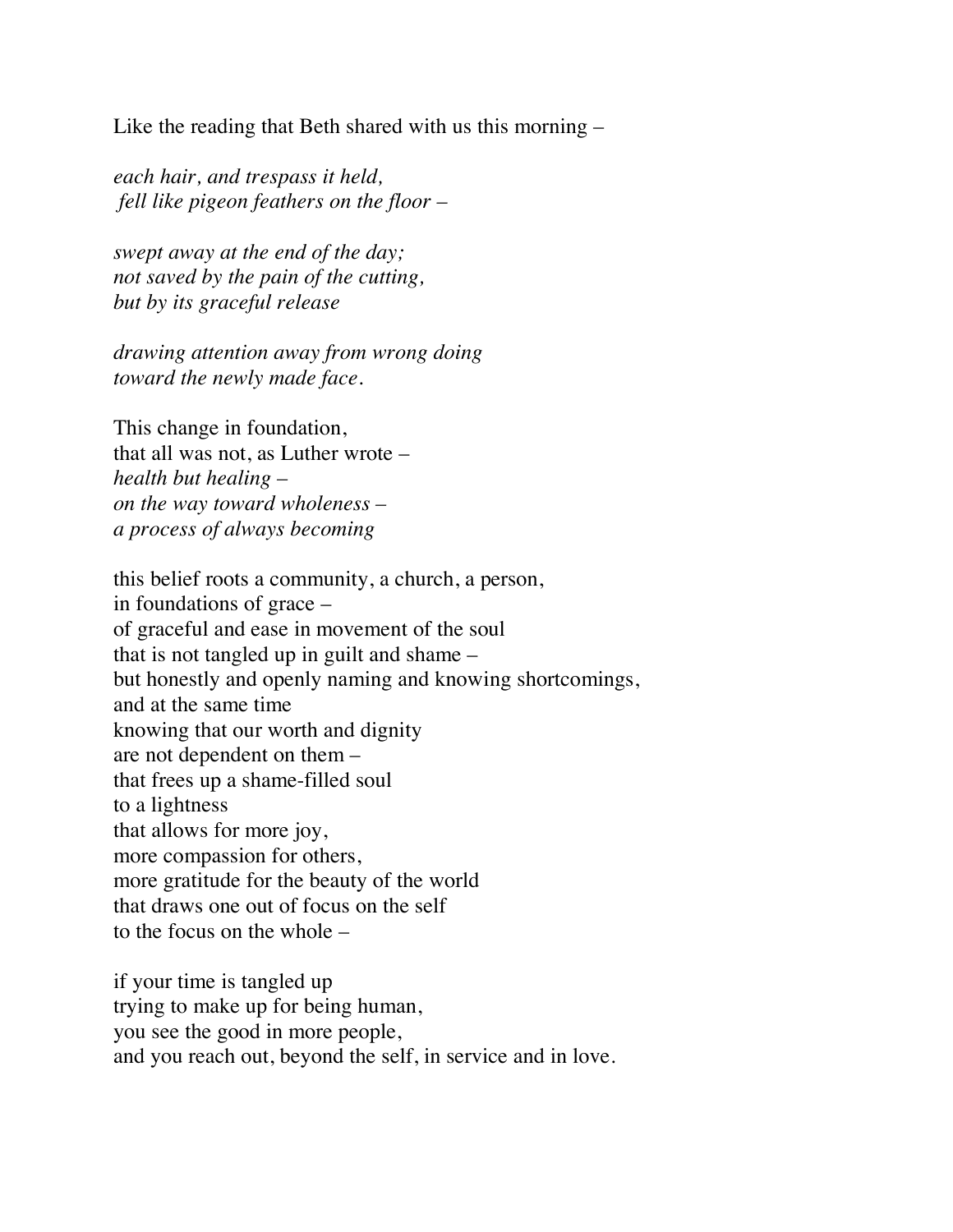## *Radical Reformation teaching #2 –*

*the priesthood of all believers*

 $or - in other words$ the belief that all people, regardless of class and status, had worth and dignity in their work and in their living.

Luther wrote a treatise in 1520, shortly after the 95 theses, entitled, *to the Christian nobility.* I shared a little of this on labor day – here is an excerpt:

*… there is no true, basic difference between laymen and priests, princes and bishops, between religious and secular, except for the sake of office and work, but not for the sake of status. They are all of the spiritual estate, all are truly priests, bishops, and popes. But they do not all have the same work to do… ...A cobbler, a smith, a peasant—each has the work and office of [their] trade, and yet they are all alike consecrated...many kinds of work may be done for the bodily and spiritual welfare of the community…*

The radical reformation rebuttal to the nobility of those leading the church was the lift up the dignity of all people – a deeply Universalist belief – that beyond status and occupation, identity in the community – as John Updike writes, *In church we are given our real value, the soul-unit of one, with its nominal arithmetic of equality: one equals one.* 

### *And a 3<sup>* $d$ *</sup> teaching of the radical reformation, as the natural outcome of these first two – that you don't have to spend your life in fear for your soul, and that all people have value and worth – the 3<sup>* $d$ *</sup> teaching is – love your neighbor.*

That teaching goes much further back, but the reformers cast it in a different key in light of a corrupt church, picking the pocket of the poor and driving the gap between the elite and the peasants further and further.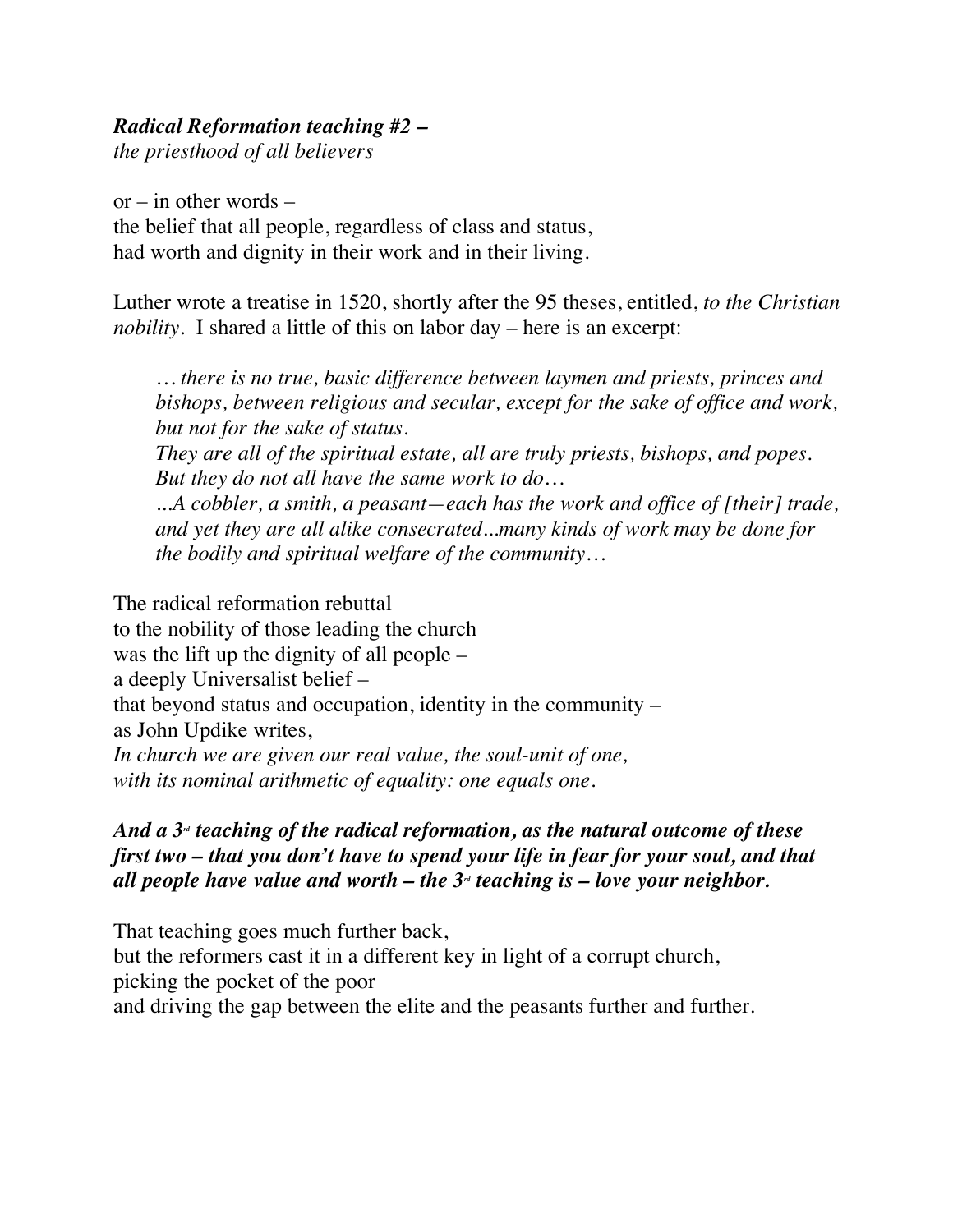Luther said, *you are a free person, subject to nobody; and at the same time, you are a dutiful servant of all, subject to everyone –*

 $or - in other words -$ 

because you are beloved, and because all people are beloved – you don't have to prove your worth to anyone, and your calling in this world is to serve and love you neighbor for the well-being and the health and the flourishing of the community – because we live in a network of mutuality.

And the core teaching, that 500 years later, Unitarian Universalism still draws on from the reformation -

*Ecclesia semper reformanda est The Church must always be reforming…*

That's what we are about – not change just because we are uncomfortable with past teachings, or certain words, or practices – not change just for the sake of change.

But we are given a recipe

for how to live a life of meaning, and ethics, and justice, and we adapt and change it over time – the spirit stays alive, as the story changes – as we add a pinch of this, and a teaspoon of that, adjust the temperature and we feel it in our hands and we feel in our hearts and bodies and lived experience, and we know that what worked in a different time, in a different context, with different hands –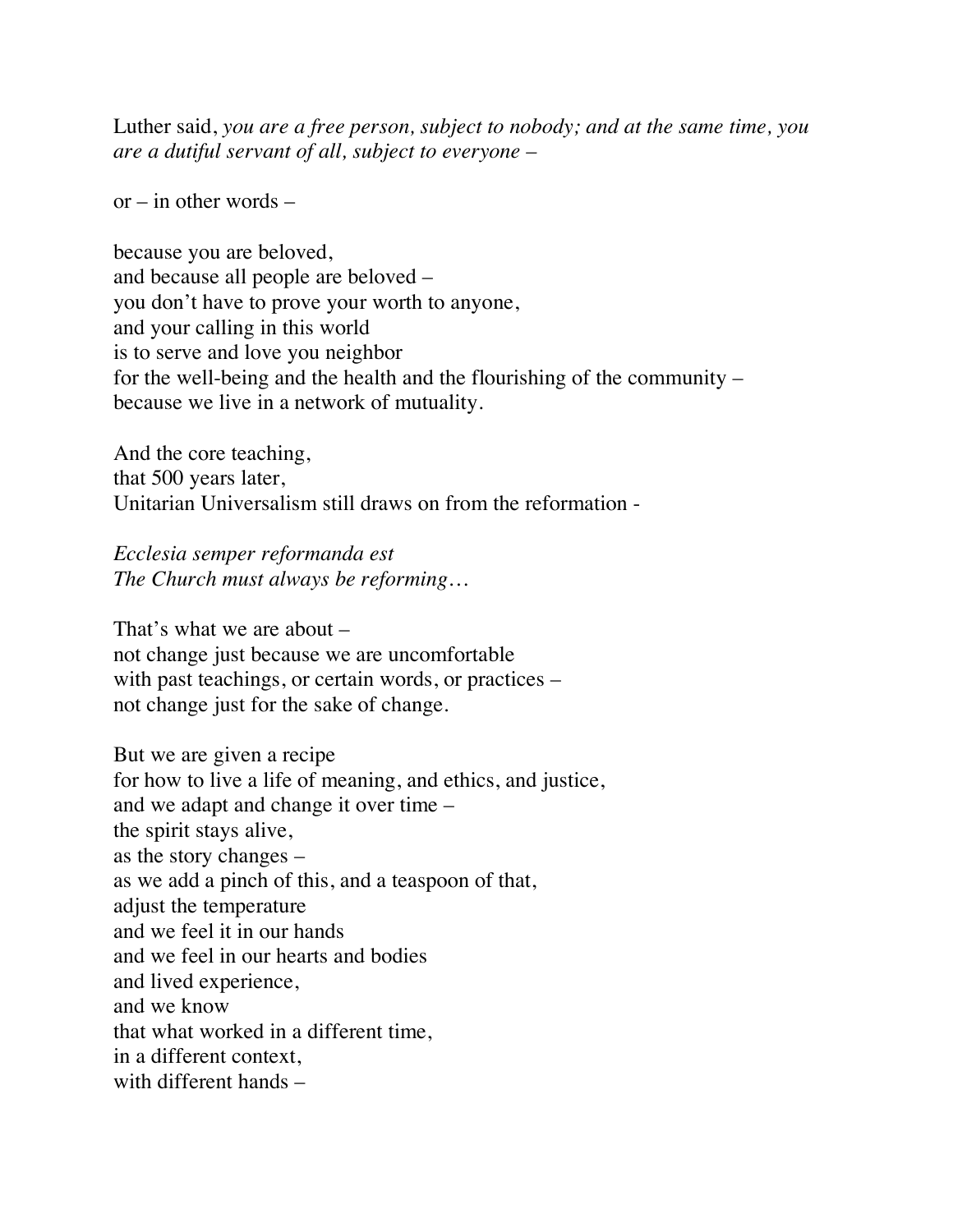the dough just doesn't rise, or stretch, or form the same anymore – so we take what we have been given, and we find our own finesse – and we form, and reform, and reform again the stories and words and teachings to find what works what sets just right for something that still smells and tastes like home.

*I have walked through many lives*, the poet says *I look behind to gather strength for where I'm going – I live in the layers.*

We are a layered people – as individuals, as a church, as a tradition. And it is true there is a lot of litter along the way – a lot to disparage and critique and hate on – and a lot that we can dust off and find again and see, just wonder, if it can still sing – even if in a new key.

We are layered people – like the opening hymn today – a tune that originated in the time of the reformation, then words written a hundred years later, then words written 300 years later, up until words written about the mission of this very church, right now.

The hymn we'll sing in a moment, to a tune written by Martin Luther, *A Might Fortress* – is set to new words, reminding us of how the earth itself lives in us – and so to do the stories of our history, and the stories of our people – they live in the air we breathe, the words we use, and in the words of the closing Stanza – *Our day is just beginning.*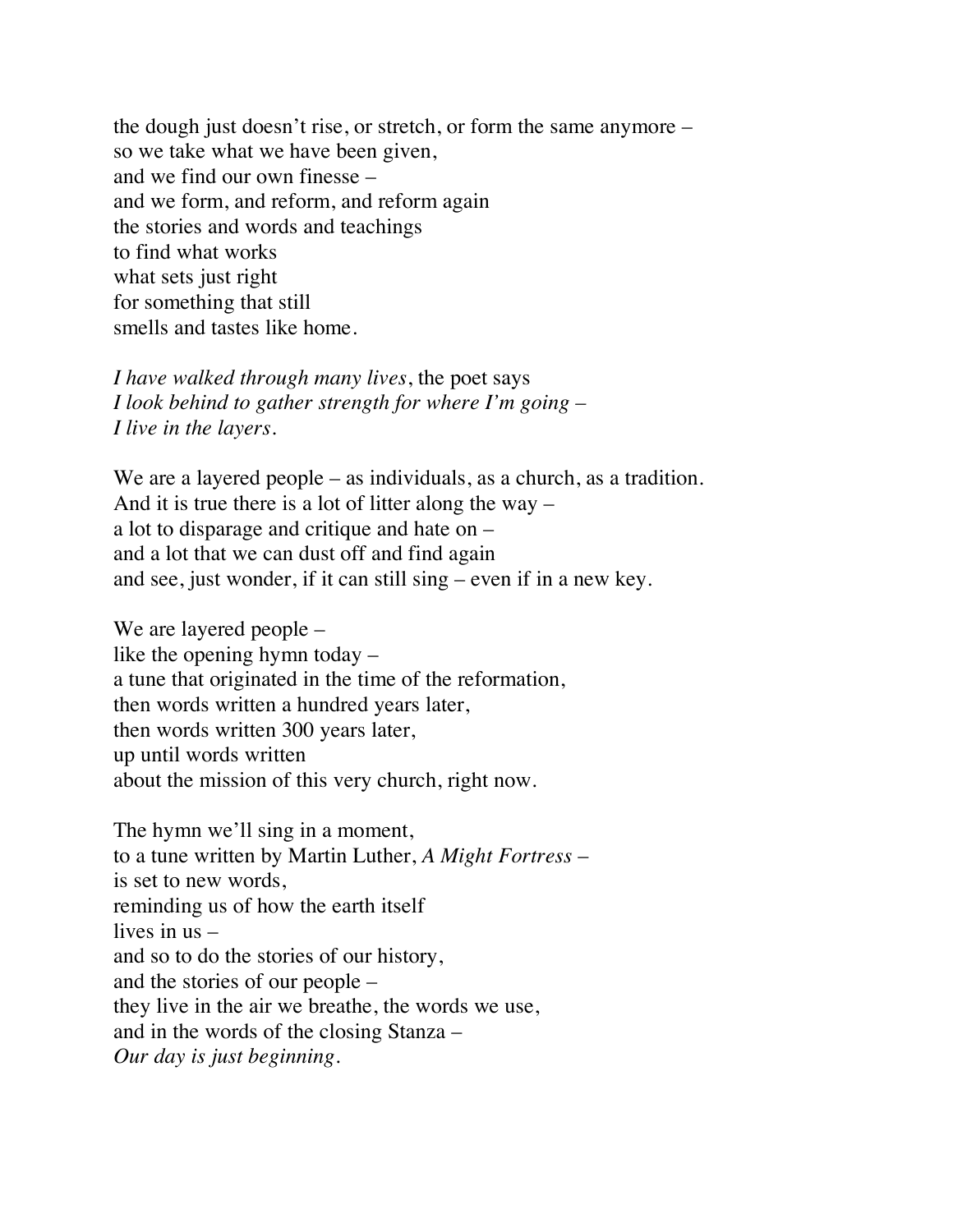#### Ken Untener writes,

*It helps, now and then, to step back and take a long view. Nothing we do is complete, which is a way of saying that perfection always lies beyond us. No statement says all that could be said. No prayer fully expresses our faith. No confession brings perfection. No pastoral visit brings wholeness. No program accomplishes the Church's mission. No set of goals and objectives includes everything.* 

*This is what we are about. We plant the seeds that one day will grow. We water seeds already planted, knowing that they hold future promise. We lay foundations that will need further development. We provide yeast that produces far beyond our capabilities.* 

*We cannot do everything, and there is a sense of liberation in realizing that. This enables us to do something, and to do it very well. It may be incomplete, but it is a beginning, a step along the way, an opportunity for grace to enter and do the rest. We are workers, not master builders; ministers, not messiahs. We are prophets of a future not our own.* 

We live in layers – different harmonies and tunes, changing words and meanings and images – adjusting the recipe, forming and reforming the dough, forming and always re-forming our lives that connect us back to who we have been, our many and varied stories – and draws us forward to who we might yet be.